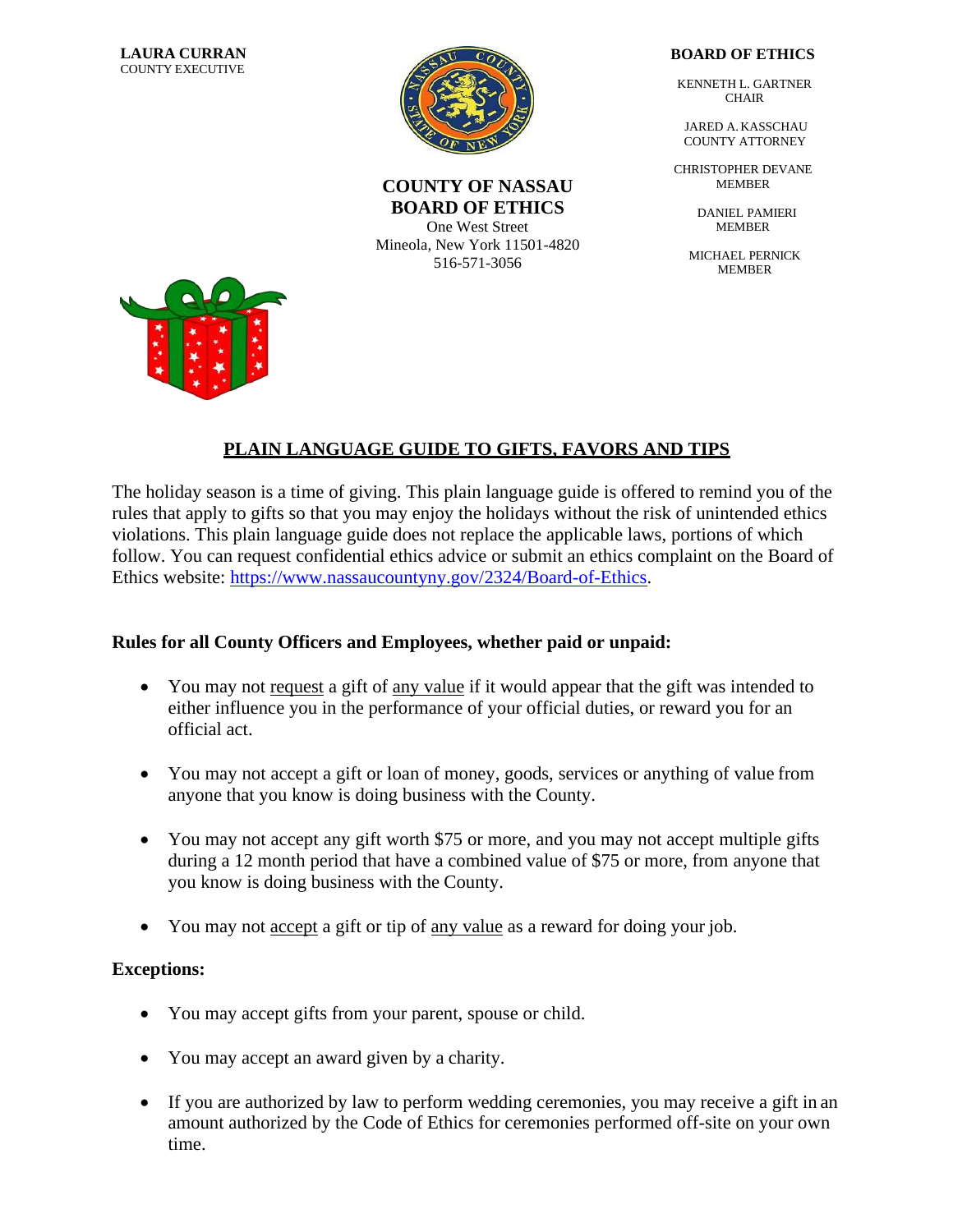#### **Special Rules for Certain County Officers and Employees:**

- If you are a member of the County Executive's staff, or have the power or duty to make or participate in making policy or decisions regarding procurement or contract administration, you may not accept a gift of any value from anyone doing business with the County, or reasonably likely to do so within a foreseeable period of time.
- If you are a member of the County Executive's staff, or have the power or duty to make or participate in making policy or decisions regarding procurement or contract administration, you may not accept a cash discount on the purchase of goods or services received in connection with your county employment, unless the discount is granted to all county employees.